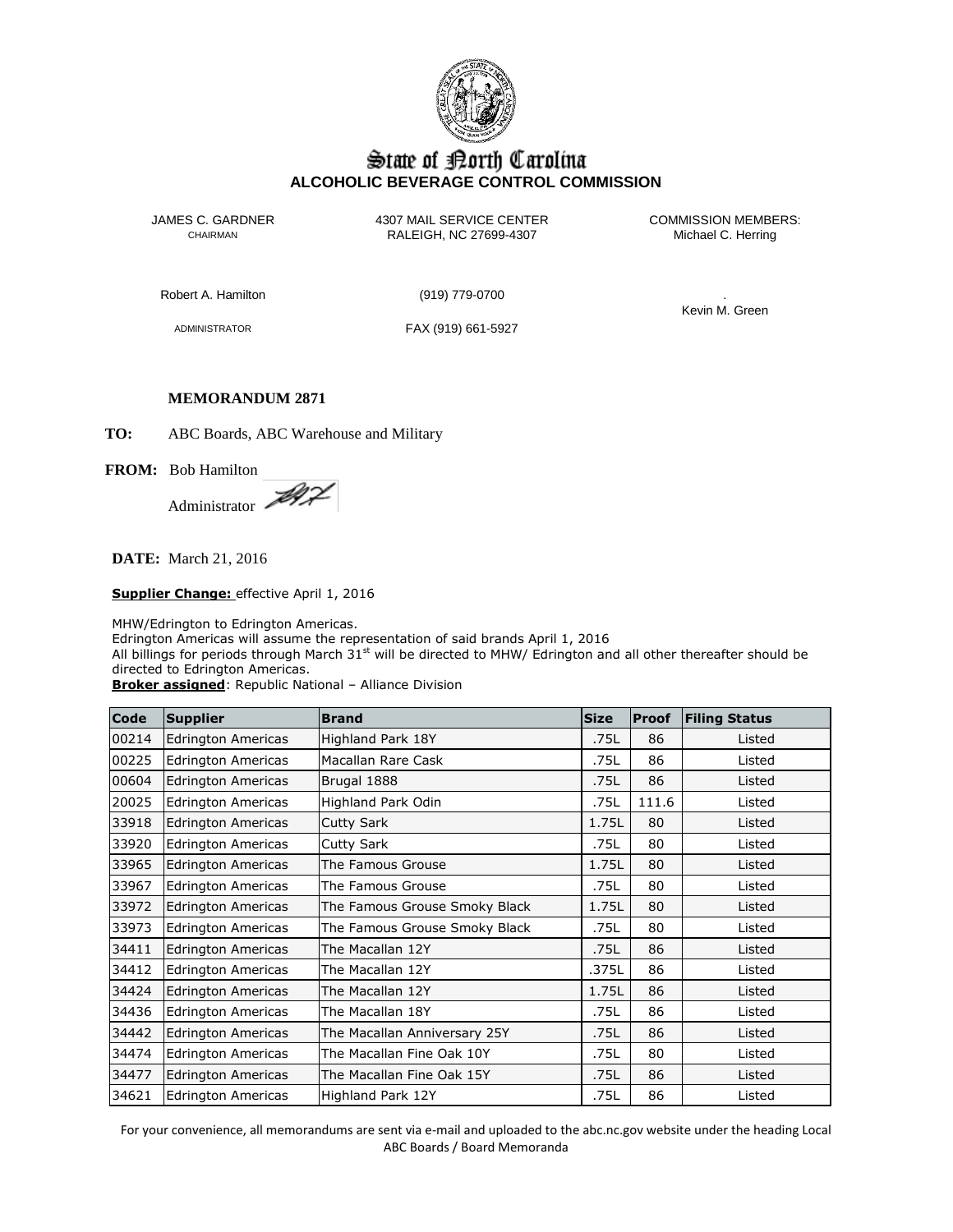| <b>Code</b> | Supplier                  | <b>Brand</b>                        | <b>Size</b> | <b>Proof</b> | <b>Filing Status</b> |
|-------------|---------------------------|-------------------------------------|-------------|--------------|----------------------|
| 21112       | <b>Edrington Americas</b> | The Macallan 18Y                    | 50ML        | 86           | Special Order        |
| 21143       | <b>Edrington Americas</b> | The Macallan 12Y                    | 50ML        | 86           | Special Order        |
| 21232       | <b>Edrington Americas</b> | The Famous Grouse - 12Pk            | 50ML        | 80           | Special Order        |
| 33970       | <b>Edrington Americas</b> | The Famous Grouse 18 Yr Malt Whisky | .75L        | 80           | Special Order        |
| 34426       | Edrington Americas        | The Macallan 30Y                    | .75L        | 90           | Special Order        |
| 34427       | Edrington Americas        | The Macallan Fine Oak 21Y           | .75L        | 86           | Special Order        |
| 34460       | <b>Edrington Americas</b> | Highland Park 15Y                   | .75L        | 86           | Special Order        |
| 34472       | Edrington Americas        | The Macallan Fine Oak 30Y           | .75L        | 86           | Special Order        |
| 34536       | Edrington Americas        | <b>Highland Park 30Y</b>            | .75L        | 86           | Special Order        |
| 47060       | <b>Edrington Americas</b> | Brugal Extra Viejo                  | .75L        | 80           | Special Order        |
| 49190       | <b>Edrington Americas</b> | <b>Brugal Anejo</b>                 | .75L        | 80           | Special Order        |

#### **Remittance Address**:

Edrington Americas 150 5<sup>th</sup> Avenue, 11 floor New York, NY 10011

#### **Supplier Change:** effective April 1, 2016

Please be advised that, effective April 1<sup>st</sup>, 2016 Louisville Distilling Co. is no longer the distributor of Angels Envy products.

Bacardi has been appointed as the new distributor.

**Broker assigned**: Southern Wine & Spirits

| <b>Code</b> | Supplier       | <b>Brand</b>                        |      | Size Proof | <b>Filing Status</b> |
|-------------|----------------|-------------------------------------|------|------------|----------------------|
| 00003       | <b>Bacardi</b> | Angels Envy                         | .75L | 86.6       | <b>Unlisted</b>      |
| 20279       | Bacardi        | Angels Envy Rye                     | .75L | 100        | Unlisted             |
| 22977       | Bacardi        | Angels Envy KSBW Port Barrel Finish | .75L | 86.6       | Listed               |

### **Supplier Change:** effective April 1, 2016

MHW/Leblon is the current vendor.

Please be advised effective April 1, 2016 Bacardi will be the vendor of record for Leblon products.

All billings for periods through March  $31<sup>st</sup>$  will be directed to MHW/Leblon and all other thereafter should be directed to Bacardi.

**Broker assigned**: Southern Wine & Spirits

| Code  | <b>Supplier</b> | <b>Brand</b>             | <b>Size</b> | <b>IProof</b> | <b>Filing Status</b> |
|-------|-----------------|--------------------------|-------------|---------------|----------------------|
| 20325 | Bacardi         | Leblon & Caipirinhas Mix | .75L        | <b>80</b>     | <b>IDiscontinued</b> |
| 62437 | Bacardi         | lCedilla Acai            | .75L        | l 50          | Special Order        |
| 63805 | <b>Bacardi</b>  | Leblon Cachaca           | 75L         | 80            | <b>Listed</b>        |

#### **Supplier Change:** effective March 31, 2016

Sazerac Co. is the current vendor.

Please be advised effective March 31, 2016 Bacardi will be the vendor of record for Banks rum brands. **Broker assigned**: Southern Wine & Spirits

| Code  | <b>Supplier</b> | <b>Brand</b>               | <b>Size</b> | <b>IProof</b> | <b>Filing Status</b> |
|-------|-----------------|----------------------------|-------------|---------------|----------------------|
| 47201 | Bacardi         | Banks 5 Island Rum (White) | .75L        | 86            | Special Order        |
| 47202 | Bacardi         | Banks 7 Golden Age Rum     | .75L        | 86            | Special Order        |

For your convenience, all memorandums are sent via e-mail and uploaded to the abc.nc.gov website under the heading Local ABC Boards / Board Memoranda